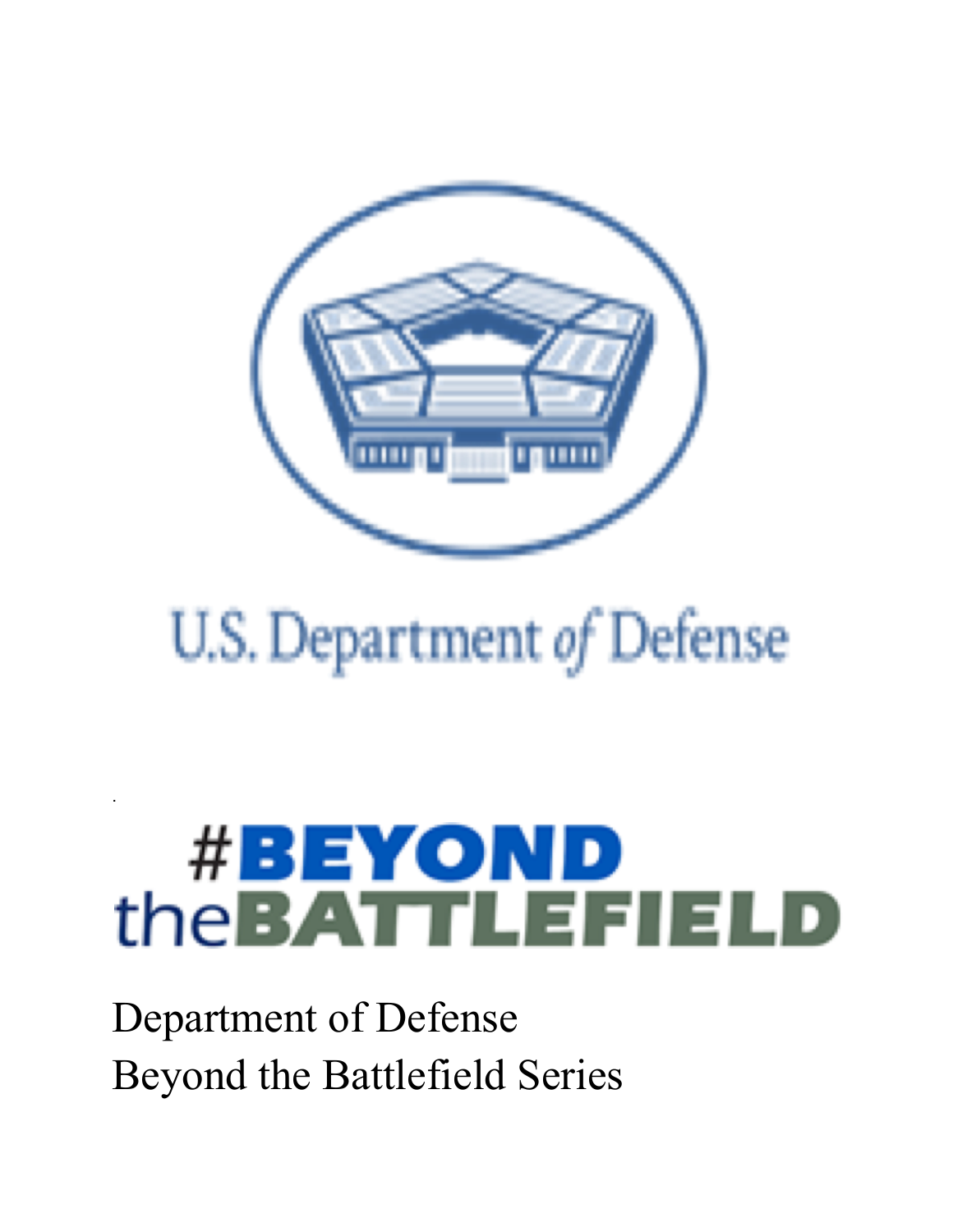#### **My Journey: Career Paths in National Defense**

### **Thursday, March 31, 2022 1:00pm – 2:30pm EDT**

We invite you to a virtual discussion with members of the Department of Defense to reflect upon their respective career paths and share resources – including scholarships, internships, and hiring mechanisms – that may be available for students pursuing careers in the federal government.

#### *The event will take place on Thursday, March 31, 2022, from 1:00 p.m. to 2:30 p.m. EDT.*

This will be an interactive dialogue with leaders from across DoD who will share about their personal journeys into the federal workforce. Students will have the opportunity to learn about career resources and ask questions of the DoD participants. This is not intended as a hiring event, but is designed to provide information on resources for current and graduating students.

------------------------------------------

If you wish to participate, please **RSVP by 1:00 p.m. on Wednesday, March 30, by replying to** *jonathan.d.evenson.civ@mail.mil* **with your name and the school with which you are affiliated.** The webinar link and dial-in information will be provided upon confirmation. Due to space limitations on the webinar platform, attendance will be on a first-come, first-served basis.

Please also indicate if you are interested in asking a question of the DoD speakers so we can do our best to call upon everyone who wishes to do so. To help our speakers prepare for the conversation, you may also provide your question or topic of interest along with your RSVP.

Regards,

Jonathan Evenson

Community Engagement Directorate Office of the Assistant to the Secretary of Defense for Public Affairs The Pentagon, Washington, DC

jonathan.d.evenson.civ@mail.mil Mobile: (571) 242-2167